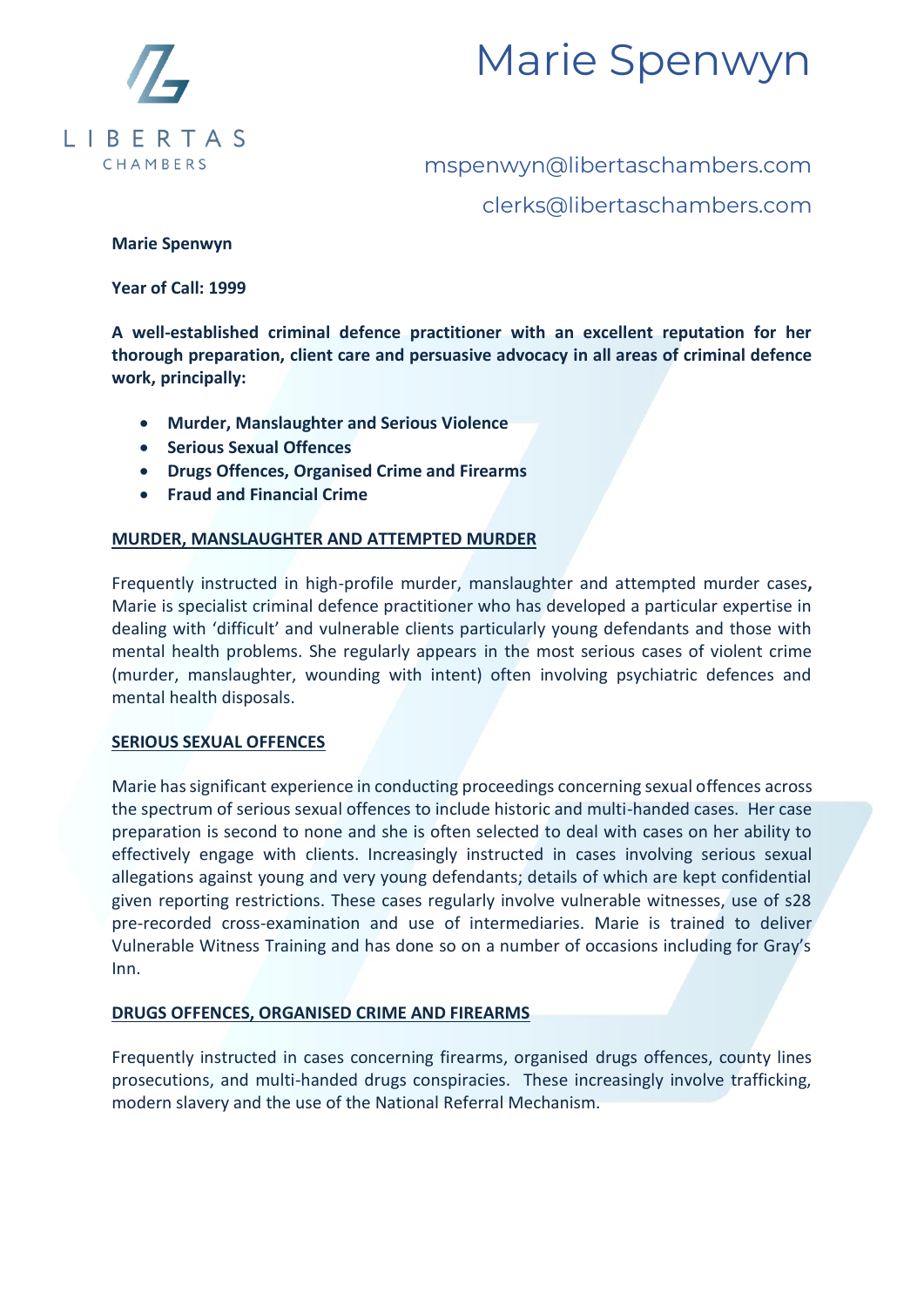



clerks@libertaschambers.com

### **BUSINESS CRIME**

Involved in a number of complex and lengthy fraud cases with attendant confiscation proceedings. This area of Marie's practice has concerned a number of forms of fraudulent activity including MTIC and Trading Standards (largely on-line) offences.

#### **GENERAL CRIME**

In addition to the specific areas of expertise noted above Marie deals with cases across the spectrum of allegations of criminal offending and specifically cases involving kidnapping, armed robbery, serious violence and offences of dishonesty.

#### **APPOINTMENTS**

- Recorder (Crime) 2022
- Pupil supervisor
- Gray's Inn advocacy trainer
- Vulnerable witness training facilitator
- Appointed member of the Council of the Inns of Court Tribunal Appointments Body from 2018
- Visiting Lecturer University of Law
- Committee member of the Youth Practitioner's Association (YPA)
- Appointed Trustee of Transform Justice from 2020

#### **MEMBERSHIPS:**

- The Criminal Bar Association
- Women in Criminal Law
- Youth Practitioner's Association

### **PRACTICE AREAS:**

### **MURDER AND MANSLAUGHTER**

**R v \* and others [2022] Woolwich CC** Instructed to represent young defendant charged with a role in an armed robbery and subsequent murder.

**R v K and another [2022] Leeds CC** case concerns death of a 15 year old boy.

**R v G and others [2022] CCC** multi-handed joint enterprise allegation of murder.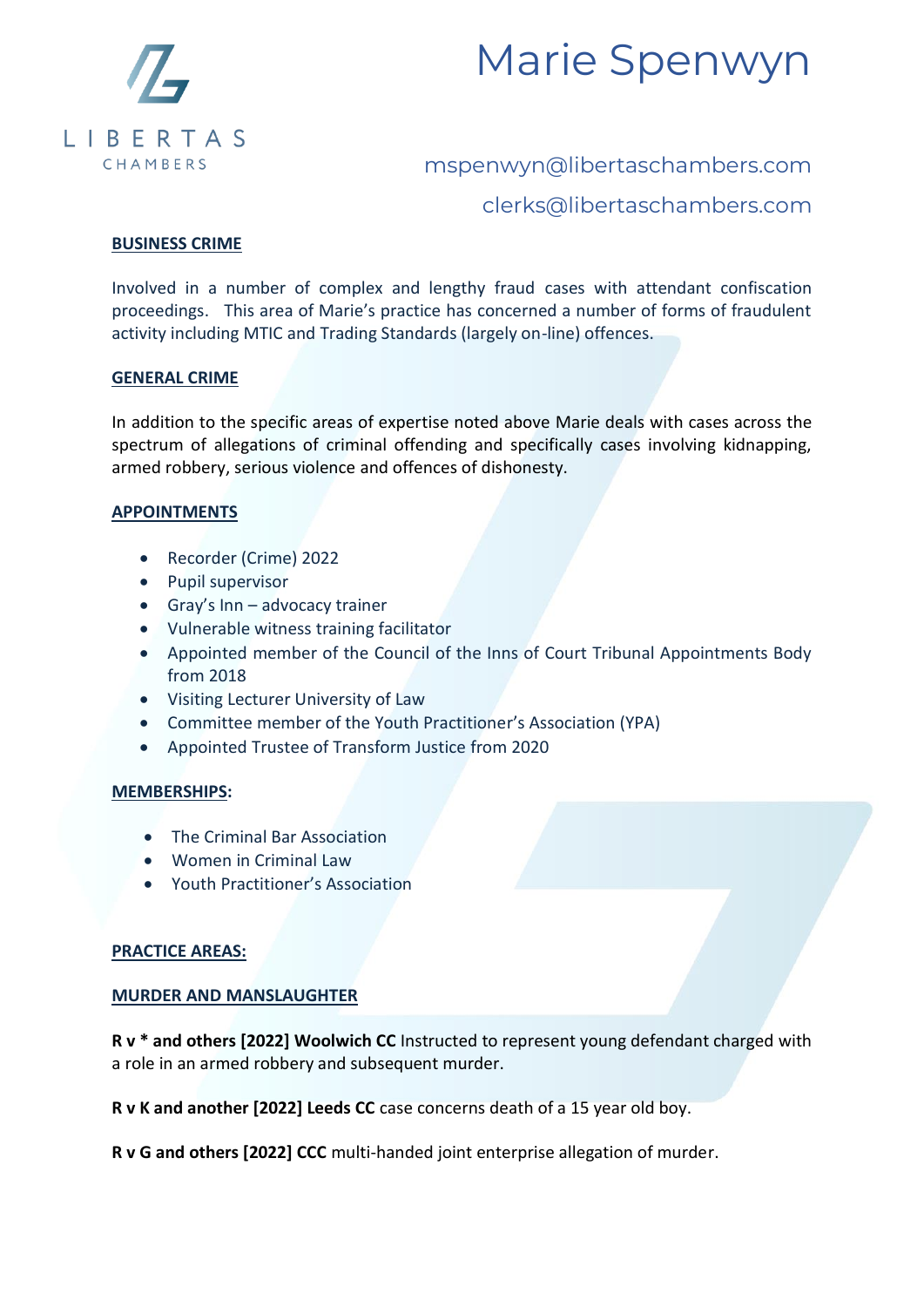



### clerks@libertaschambers.com

**R v S [2021] CCC** represented female defendant as junior counsel alone in relation to the murder of a child where a plea to diminished responsibility was accepted and the case resolved by way of a s37 hospital and s41 restriction order.

**R v H [2021] Derby CC** Led by Queen's counsel in allegation of murder in context of local dispute. The defendant was alleged to have driven his car deliberately at the deceased. Issues of pathology, collision expertise and defence of accident arose. Acquitted of murder, manslaughter and causing death by dangerous driving.

[https://www.derbyshiretimes.co.uk/news/crime/chesterfield-pensioner-found-not-guilty](https://www.derbyshiretimes.co.uk/news/crime/chesterfield-pensioner-found-not-guilty-of-murder-3148681)[of-murder-3148681](https://www.derbyshiretimes.co.uk/news/crime/chesterfield-pensioner-found-not-guilty-of-murder-3148681)

[https://www.derbytelegraph.co.uk/news/local-news/derbyshire-death-crash-pensioner](https://www.derbytelegraph.co.uk/news/local-news/derbyshire-death-crash-pensioner-gets-5050686.amp)[gets-5050686.amp](https://www.derbytelegraph.co.uk/news/local-news/derbyshire-death-crash-pensioner-gets-5050686.amp)

**R v C [2020] Nottingham CC** Led by Queen's counsel in allegation of child murder.

<https://www.bbc.co.uk/news/uk-england-nottinghamshire-55331111>

**R v M [2020] Nottingham CC** Led by Queen's Counsel in multi-handed murder allegation said to be a revenge killing against a back ground of organised and extensive drug dealing.

<https://www.bbc.co.uk/news/uk-england-nottinghamshire-55415853>

**R v Y [2020] Central Criminal Court** The defendant was alleged to be part of a joint enterprise stabbing; acquitted of murder and manslaughter.

[https://www.standard.co.uk/news/crime/entrepreneur-one-of-victims-in-six-days-of-knife](https://www.standard.co.uk/news/crime/entrepreneur-one-of-victims-in-six-days-of-knife-violence-a4172851.html)[violence-a4172851.html](https://www.standard.co.uk/news/crime/entrepreneur-one-of-victims-in-six-days-of-knife-violence-a4172851.html)

**R v T [2020] Nottingham CC** Instructed to defend 17-year-old defendant accused of murdering his friend.

<https://www.bbc.co.uk/news/uk-england-nottinghamshire-51449250>

**R v T [2019] Nottingham CC** Represented defendant charged with the murder of his brother; acquitted of murder and manslaughter on the basis of self-defence.

[https://www.nottinghampost.com/news/local-news/murder-trial-over-stabbing-meadows-](https://www.nottinghampost.com/news/local-news/murder-trial-over-stabbing-meadows-2293399)[2293399](https://www.nottinghampost.com/news/local-news/murder-trial-over-stabbing-meadows-2293399)

[https://www.nottinghampost.com/news/nottingham-news/mum-praised-son-cleared](https://www.nottinghampost.com/news/nottingham-news/mum-praised-son-cleared-brothers-3312936)[brothers-3312936](https://www.nottinghampost.com/news/nottingham-news/mum-praised-son-cleared-brothers-3312936)

**R v H and others [2019] Leicester CC** Represented defendant charged with conspiracy to pervert the course of justice linked to attempted murders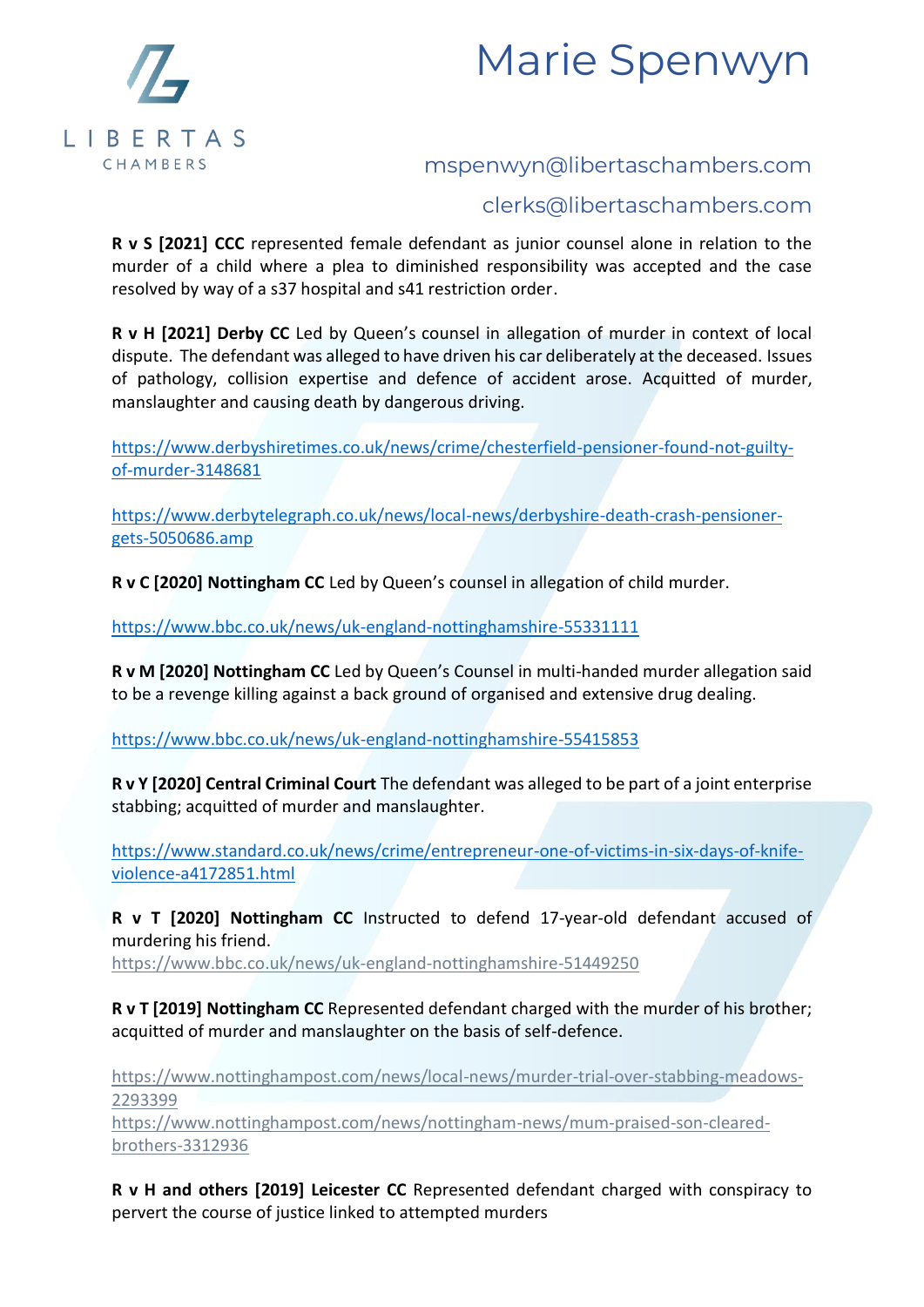



### clerks@libertaschambers.com

**R v Lewis [2018] Leicester CC** One punch manslaughter case representing with Queen's Counsel a Millwall fan charged with assaulting a Nottingham Forest fan. At trial the Crown offered no evidence on the manslaughter after expert evidence on causation forced a review. <https://www.bbc.co.uk/news/uk-england-nottinghamshire-45889608>

**R v Ahmed [2018] Central Criminal Court** Led by Queen's Counsel in murder trial featuring group attack at a party in East London with a significant number of eye-witnesses.

[https://www.standard.co.uk/news/crime/lamar-stewart-stabbing-first-picture-of-young](https://www.standard.co.uk/news/crime/lamar-stewart-stabbing-first-picture-of-young-man-stabbed-to-death-as-house-party-rages-out-of-a3648001.html)[man-stabbed-to-death-as-house-party-rages-out-of-a3648001.html](https://www.standard.co.uk/news/crime/lamar-stewart-stabbing-first-picture-of-young-man-stabbed-to-death-as-house-party-rages-out-of-a3648001.html)

**R v Thurston [2018] Chelmsford CC** High-profile case of gross negligence manslaughter concerning the death of a seven-year-old child on a bouncy castle. <https://www.bbc.co.uk/news/uk-england-essex-44494748>

[https://www.standard.co.uk/news/crime/summer-grant-two-fairground-workers](https://www.standard.co.uk/news/crime/summer-grant-two-fairground-workers-convicted-of-gross-negligence-manslaughter-after-sevenyearold-a3834556.html)[convicted-of-gross-negligence-manslaughter-after-sevenyearold-a3834556.html](https://www.standard.co.uk/news/crime/summer-grant-two-fairground-workers-convicted-of-gross-negligence-manslaughter-after-sevenyearold-a3834556.html)

**R v Zakaria Bulhan [2017] Central Criminal Court** Heavily publicised incident concerning attacks on members of the public in Russell Square attacks August 2016 leading to the death of an American tourist and the stabbing of five further people. The attacks were originally thought to be terrorist in nature although in due course it became clear the defendant was suffering from a severe mental illness. The defendant was in Broadmoor in the lead-up to the trial. Prosecution ultimately accepted pleas to manslaughter on the grounds of diminished responsibility and s18 wounding. There were significant medical and legal arguments concerning whether the appropriate sentence should be a hospital order pursuant to section 37/41 MHA 1983 or life imprisonment. Ultimately a hospital order with an indefinite restriction was imposed.

[https://news.sky.com/story/teen-killer-given-indefinite-hospital-order-over-russell-square](https://news.sky.com/story/teen-killer-given-indefinite-hospital-order-over-russell-square-rampage-10759492)[rampage-10759492](https://news.sky.com/story/teen-killer-given-indefinite-hospital-order-over-russell-square-rampage-10759492)

<https://www.bbc.co.uk/news/uk-england-38878443>

[https://www.theguardian.com/uk-news/2017/feb/06/teenager-zakaria-bulhan-admits](https://www.theguardian.com/uk-news/2017/feb/06/teenager-zakaria-bulhan-admits-russell-square-killing-of-us-tourist-in-stabbing-spree)[russell-square-killing-of-us-tourist-in-stabbing-spree](https://www.theguardian.com/uk-news/2017/feb/06/teenager-zakaria-bulhan-admits-russell-square-killing-of-us-tourist-in-stabbing-spree)

**R v Lee [2016] Guildford CC** Led by Queen's Counsel in murder trial concerning death of a night porter in a hotel where self-defence was raised.

**R v L [2016] Central Criminal Court:** Represented the defendant charged with attempted murder involving use of a firearm.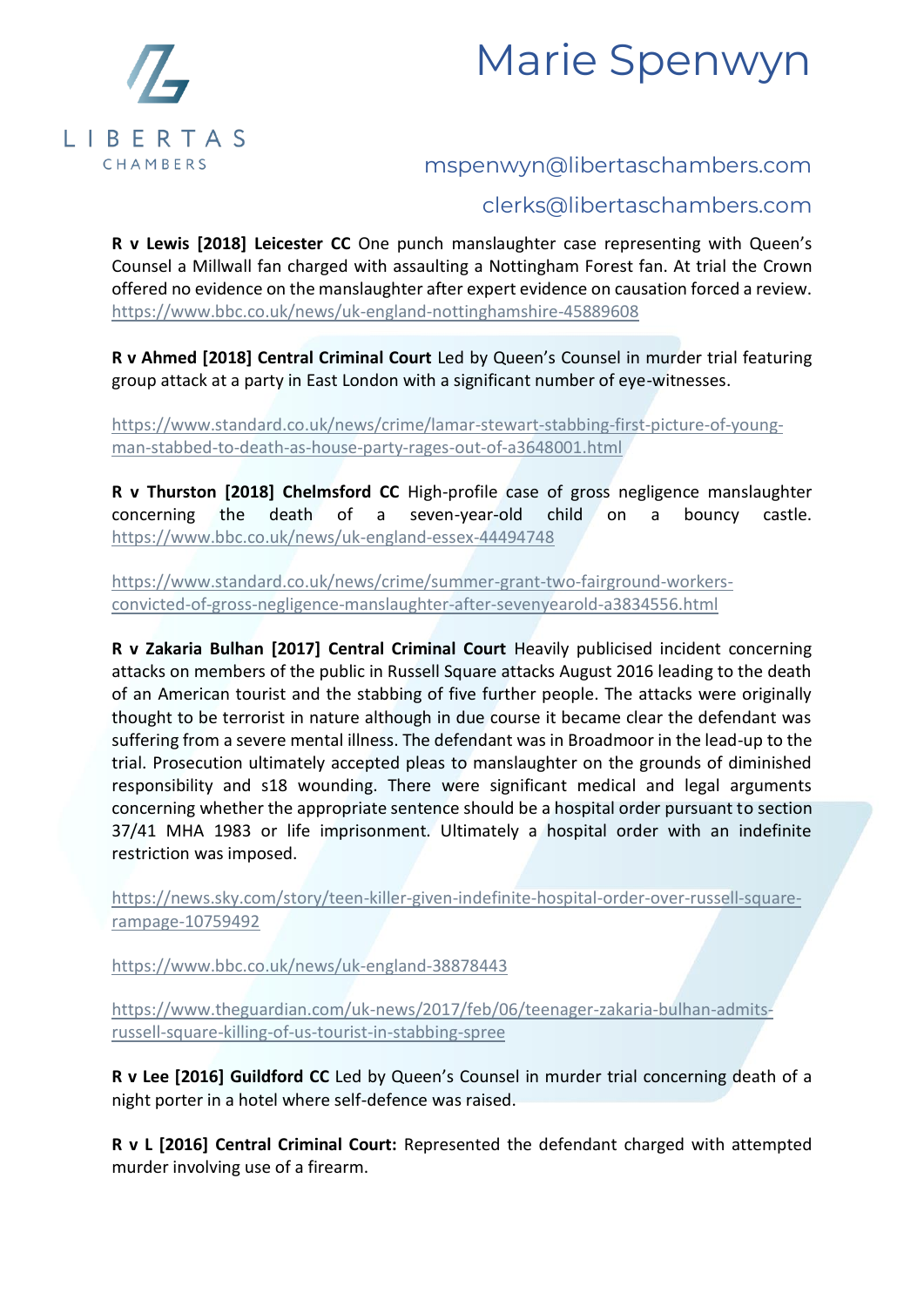



### clerks@libertaschambers.com

**R v E [2015] Blackfriars CC** This defendant was charged with attempted murder by strangulation said to have occurred during a robbery after consensual sex.

**R v D [2015] Kingston CC** Represented female defendant at trial for attempting to murder concerning multiple stab wounds inflicted on her partner. Acquitted of attempted murder.

**R v B and another [2015] Central Criminal Court** Allegation of joint enterprise murder concerning a stabbing. Led by Queen's Counsel. Successful half-time submission for 17 yearold defendant.

**R v F and others [2014] Central Criminal Court** Leading junior in relation to a disturbance during which the Crown a murder took place. Acquitted of violent disorder.

**R v L and others [2014] Snaresbrook CC** Led by Queen's Counsel in case concerning allegation of attempted murder in a takeaway shop put on a joint enterprise basis.

**R v T and another [2013] Central Criminal Court** Junior Counsel representing first defendant in joint enterprise murder where Crown's alleged that deceased who was shot with a firearm was a victim of mistaken identity.

**R v O and others [2011] Central Criminal Court:** Led junior instructed in a high-profile multihanded murder trial concerning the large group attack which led to the death of a young man at Victoria station in front of passengers at rush-hour. <https://www.bbc.co.uk/news/uk-15310015>

### **SEXUAL OFFENCES:**

**R v D [2022] Oxford CC** allegations of kidnapping and sexual offences committed on males with the use of illegal drugs.

<https://www.oxfordmail.co.uk/news/19865811.man-35-denies-sex-kidnap-allegations/>

**R v W [2022] Nottingham CC** allegations of rape against vulnerable defendant.

**R v S [2022] Nottingham CC** represented doctor charged with sexual assaults on patients.

<https://www.bbc.co.uk/news/uk-england-nottinghamshire-60201032>

**R v H [2022] Nottingham CC** Instructed to represent defendant in a case concerning historic allegations.

**R v K [2022] Nottingham CC** s28 case involving young witness.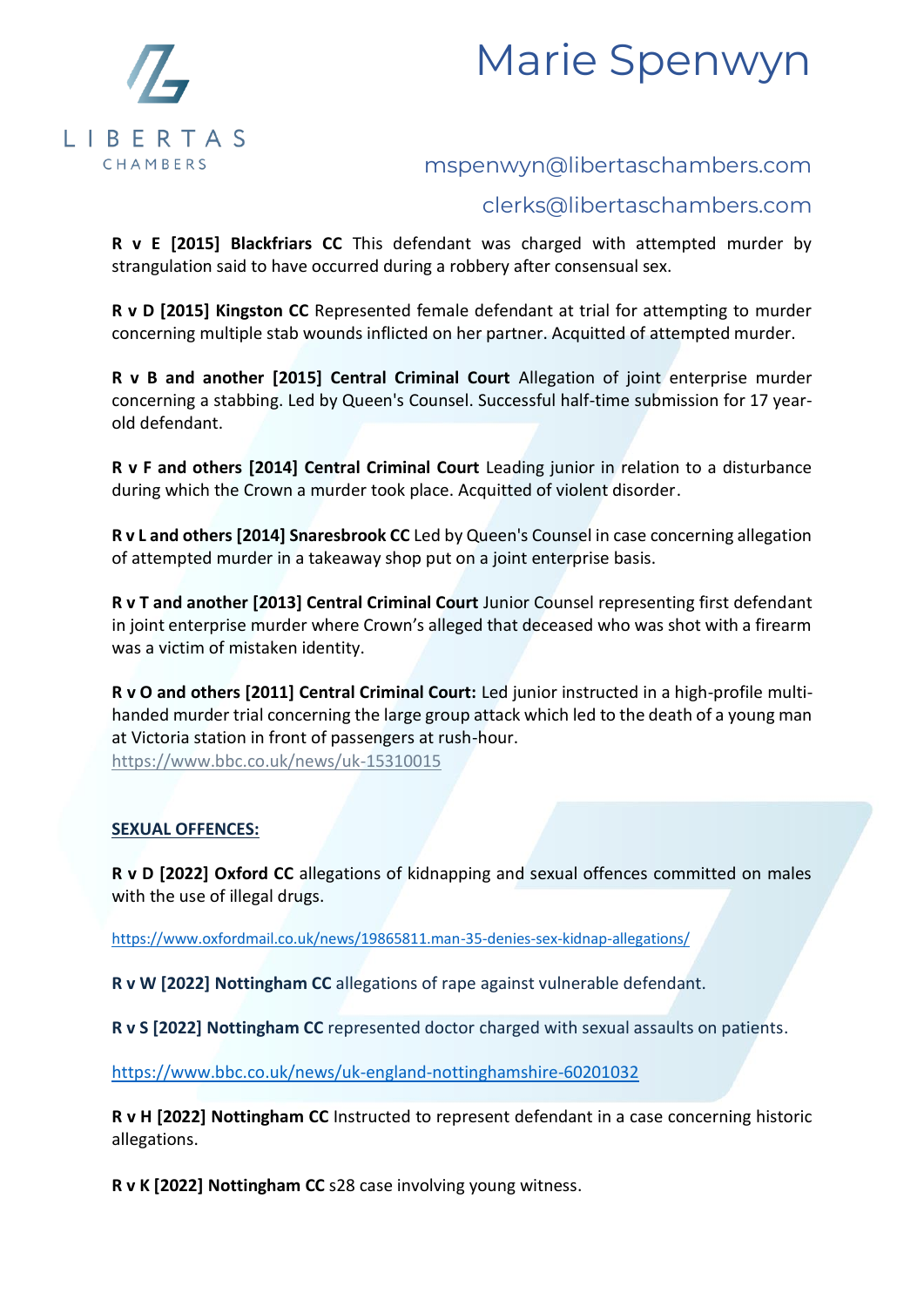

# mspenwyn@libertaschambers.com clerks@libertaschambers.com

### **R v H [2022] Nottingham CC**

<https://www.chad.co.uk/news/crime/mansfield-lorry-driver-jailed-for-rape-of-underage-girl-3534748>

**R v V [2021] Guildford CC** Historic case concerning victim who was 13 at the time of the offences.

**R v G [2021] Isleworth CC** Multiple allegations concerning child where defendant was already serving sentence for offender of particular concern involving consideration of life sentence.

**R v H [2021] Derby CC** Instructed in case concerning sexual offences with online elements.

**R v D [2021] Basildon CC** Case concerned very young witness with s28 pre-recorded XX. Defendant acquitted of all counts.

**R v S [2021] Norwich CC** Instructed to represent defendant on allegations of historic rape and sexual abuse where defendant was already serving an extended sentence for like offences.

**R v H [2021] Nottingham CC** Allegations relating to familial sexual abuse.

**R v R [2021] Bradford CC** Represented ex-Bradford City footballer sentenced for sexual offences.

[https://www.thetelegraphandargus.co.uk/news/19040768.tyrell-robinson-friend-jailed-underage](https://www.thetelegraphandargus.co.uk/news/19040768.tyrell-robinson-friend-jailed-underage-sex-girls/)[sex-girls/](https://www.thetelegraphandargus.co.uk/news/19040768.tyrell-robinson-friend-jailed-underage-sex-girls/)

<https://www.examinerlive.co.uk/news/local-news/former-bradford-city-footballer-tyrell-19707022> <https://www.thesun.co.uk/news/13852148/arsenal-footballer-sentence-paedophile/>

**R v B [2020] Nottingham CC** Sexual offences concerning vigilante paedophile group posing as underage children.

**R v S [2020] Derby CC H**istoric allegations involving four young witnesses.

**R v K [2019] Isleworth CC** Represented elderly defendant on multi-count indictment concerning offences said to have taken place in the 1970s. It was a feature of the trial that these allegations came to light following publicity concerning later convictions for sexual offences.

**R v W [2019] Derby CC** Trial concerned allegations of rape and indecent assault made by a niece against her uncle which took place approximately twenty years ago.

**R v M [2019] Hove CC** Represented defendant in rape trial where the attack was caught on CCTV.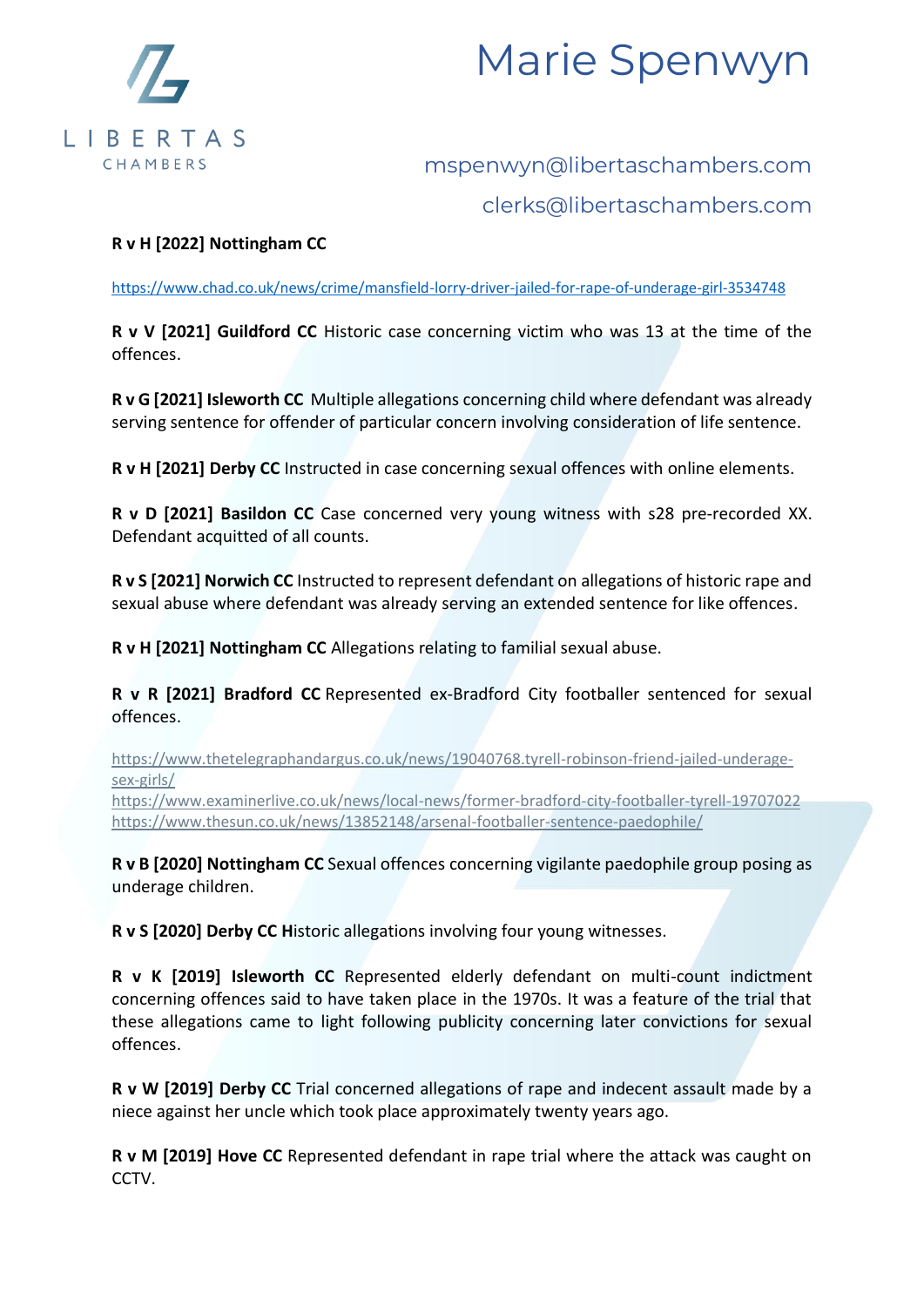

# mspenwyn@libertaschambers.com

# clerks@libertaschambers.com

[https://www.theargus.co.uk/news/17703191.lanes-rape-trial-brighton-accused-claims](https://www.theargus.co.uk/news/17703191.lanes-rape-trial-brighton-accused-claims-woman-consented/)[woman-consented/](https://www.theargus.co.uk/news/17703191.lanes-rape-trial-brighton-accused-claims-woman-consented/)

**R v R [2019] Snaresbrook CC** Represented Uber driver accused of sexual assault on passenger in presence of another.

**R v V & others [2018] Nottingham CC** Defended in multi-handed trial which featured allegations of people trafficking for sexual exploitation and controlling prostitution.

[https://www.nottinghampost.com/news/local-news/jury-human-trafficking-trial-hear-](https://www.nottinghampost.com/news/local-news/jury-human-trafficking-trial-hear-1784332)[1784332](https://www.nottinghampost.com/news/local-news/jury-human-trafficking-trial-hear-1784332)

**R v D [2018] Southwark CC** Defended Uber driver accused of raping his passenger.

[https://www.standard.co.uk/news/crime/uber-driver-raped-drunk-passenger-on-back-seat](https://www.standard.co.uk/news/crime/uber-driver-raped-drunk-passenger-on-back-seat-of-his-car-a3805416.html)[of-his-car-a3805416.html](https://www.standard.co.uk/news/crime/uber-driver-raped-drunk-passenger-on-back-seat-of-his-car-a3805416.html)

**R v B [2018] Harrow CC** Trial concerning historic inter-familial allegations which led to the severe psychiatric illness of one of the complainants.

**R v J [2017] Bristol CC** Instructed in multi-handed case alleged to involve grooming of one complainant where defendant had significant previous convictions for sexual offending.

**R v H [2017] WGCC** Trial concerned allegations of male rape; acquitted.

**R v R [2017] Harrow CC** Rape allegations featuring evidence that was recorded on the victim's mobile telephone.

[https://www.mirror.co.uk/news/uk-news/rapist-unwittingly-confessed-sex-attack-](https://www.mirror.co.uk/news/uk-news/rapist-unwittingly-confessed-sex-attack-11032098)[11032098](https://www.mirror.co.uk/news/uk-news/rapist-unwittingly-confessed-sex-attack-11032098)

**R v L [2017] Nottingham CC** Representing convicted sex-offender resulting in a reduction of charges from rape to sexual activity with a child.

**R v C [2017] St Albans CC** Represented elderly defendant charged with offences against a 6 year-old boy.

**R v H [2017] Lewes CC** Acquitted of multiple allegations of rape. This defendant was convicted of an offence of coercive/controlling behaviour within a relationship.

**R v H [2017] Northampton CC** This case concerned a defendant with prior convictions for rape charged with similar offences on his young grandchildren.

**R v R [2017] Burnley CC** Multi-handed historic abuse case featuring multiple count indictment alleged to reflect Asian group grooming. Acquitted following successful half-time submissions.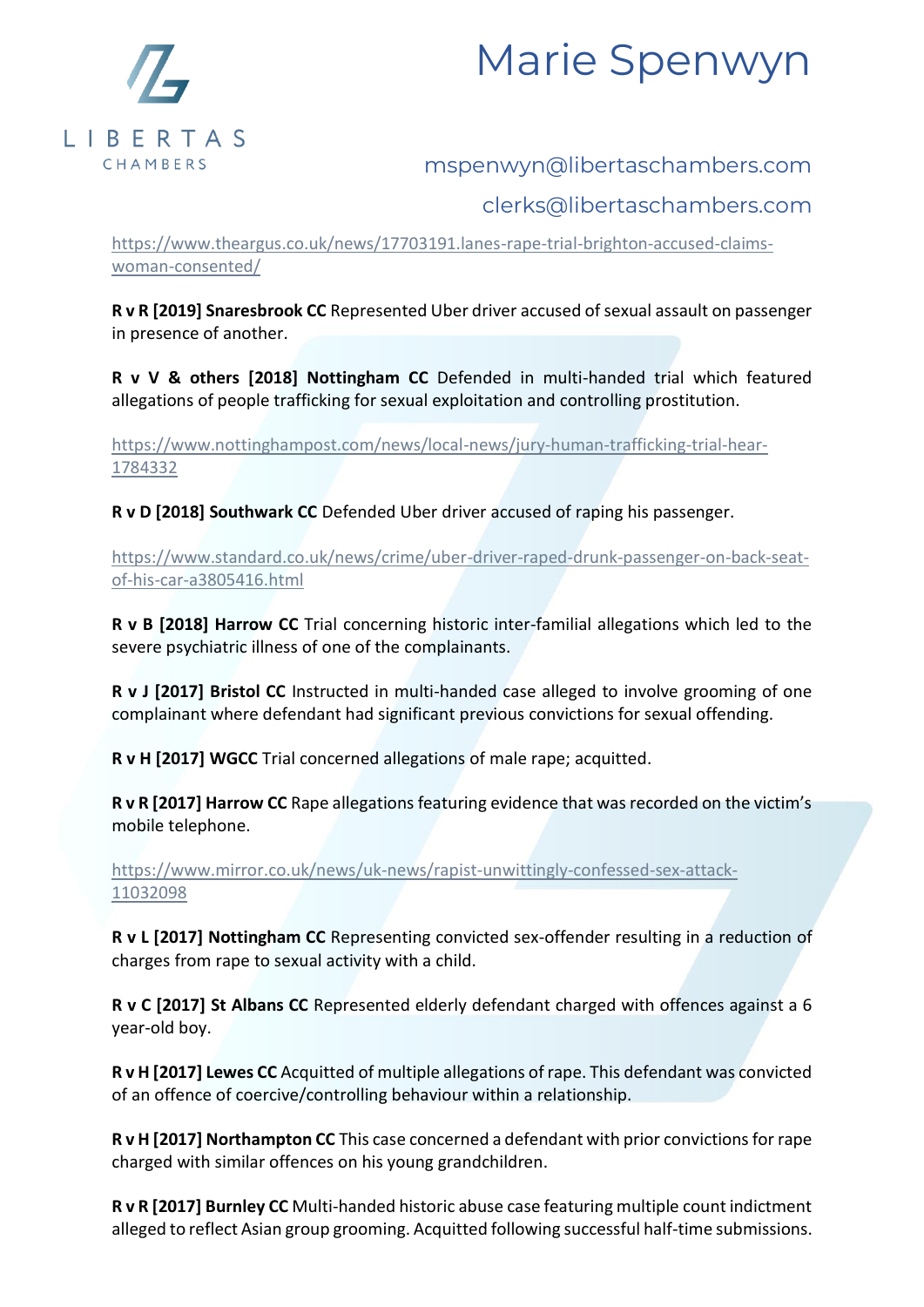

mspenwyn@libertaschambers.com clerks@libertaschambers.com

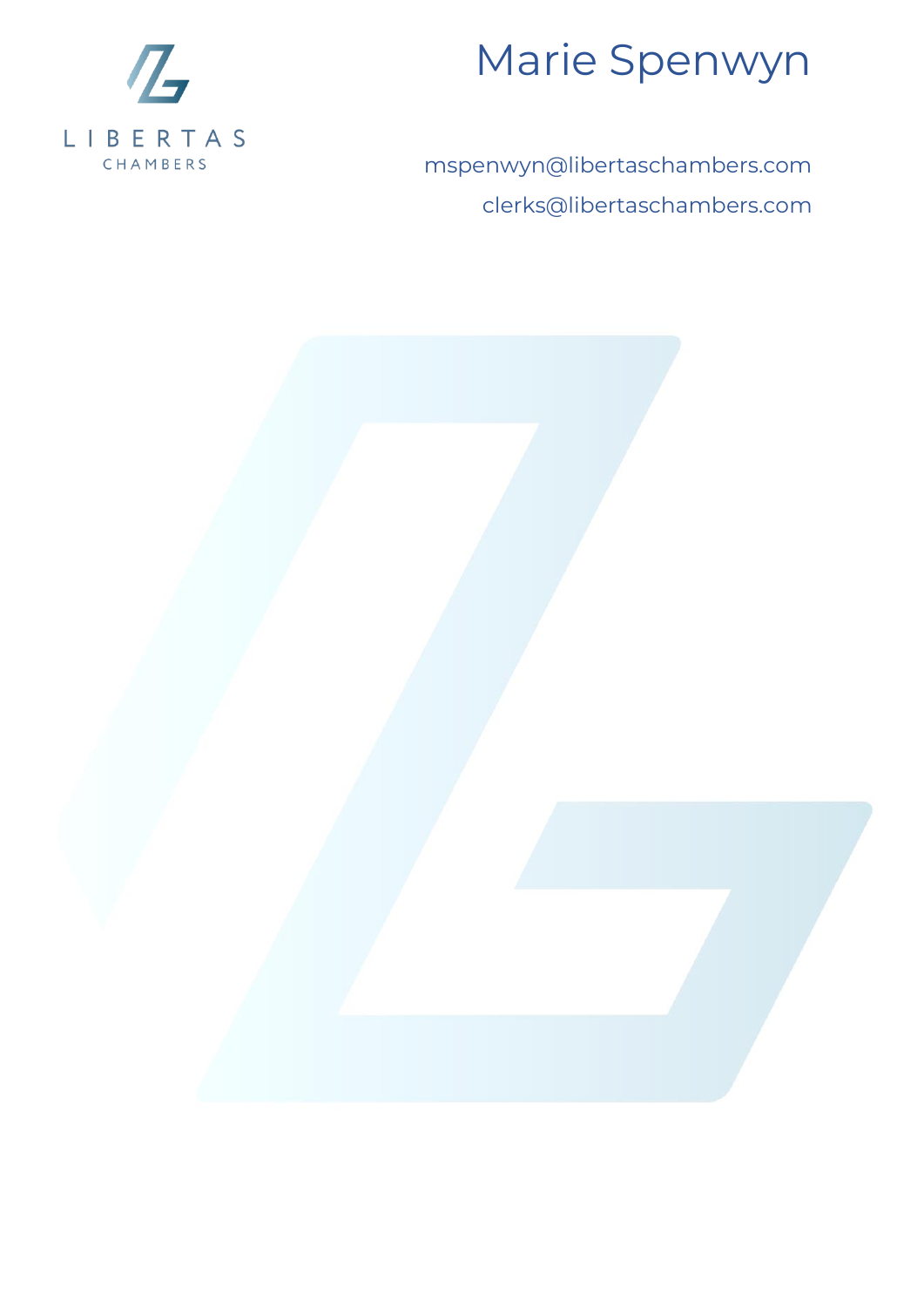

# mspenwyn@libertaschambers.com clerks@libertaschambers.com

### **BUSINESS CRIME:**

**R v K [2022] Nottingham CC** Trading Standards investigation into conspiracy to defraud.

**R v S [2022] Leeds CC** Instructed in Trading Standards e-commerce investigation concerning websites

**R v S and others [2021] Southwark CC** Three-month conspiracy to defraud representing accountant.

[https://www.dailymail.co.uk/news/article-10337687/Fake-agent-helped-53-students-stay-](https://www.dailymail.co.uk/news/article-10337687/Fake-agent-helped-53-students-stay-UK-false-references-phoney-production-company.html)[UK-false-references-phoney-production-company.html](https://www.dailymail.co.uk/news/article-10337687/Fake-agent-helped-53-students-stay-UK-false-references-phoney-production-company.html)

**R v W [2021] Lincoln CC** Represented defendant in relation to a number of counts of fraud committed against England Golf.

<https://thelincolnite.co.uk/2021/02/tee-thief-avoids-jail-after-defrauding-england-golf/>

**R v A [2020] Bournemouth CC** Represented defendant who obtained significant funds from an elderly couple and other elderly victims by holding himself out to be a senior police officer.

[https://www.bournemouthecho.co.uk/news/18232158.man-who-pretended-pc-take-1m](https://www.bournemouthecho.co.uk/news/18232158.man-who-pretended-pc-take-1m-bournemouth-couple-appears-dock/)[bournemouth-couple-appears-dock/](https://www.bournemouthecho.co.uk/news/18232158.man-who-pretended-pc-take-1m-bournemouth-couple-appears-dock/)

<https://www.pressreader.com/uk/daily-mirror/20200804/281745566726919>

**R v D and another [2020] Isleworth CC** Trial concerned fraud by false representation arising from the Grenfell Tower tragedy where a couple were said to have purported to reside in the home of a victim of the fire.

<https://www.bbc.co.uk/news/uk-england-london-48674084>

[https://www.mylondon.news/news/west-london-news/couple-faked-friendship-grenfell](https://www.mylondon.news/news/west-london-news/couple-faked-friendship-grenfell-tower-17809533)[tower-17809533](https://www.mylondon.news/news/west-london-news/couple-faked-friendship-grenfell-tower-17809533)

### **R v Smith [2019-20] Leeds Crown Court** Led junior in highly-publicised 'ticket tout' fraud trial.

[https://www.thetimes.co.uk/article/ed-sheeran-acted-on-touts-after-obscene-charity-gig](https://www.thetimes.co.uk/article/ed-sheeran-acted-on-touts-after-obscene-charity-gig-mark-ups-fraud-trial-told-bh790zjkf)[mark-ups-fraud-trial-told-bh790zjkf](https://www.thetimes.co.uk/article/ed-sheeran-acted-on-touts-after-obscene-charity-gig-mark-ups-fraud-trial-told-bh790zjkf)

[https://www.dailymail.co.uk/news/article-7760421/Ed-Sheerans-manager-tells-ticket-tout](https://www.dailymail.co.uk/news/article-7760421/Ed-Sheerans-manager-tells-ticket-tout-trial-took-stand-against-absurd-resale-prices.html)[trial-took-stand-against-absurd-resale-prices.html](https://www.dailymail.co.uk/news/article-7760421/Ed-Sheerans-manager-tells-ticket-tout-trial-took-stand-against-absurd-resale-prices.html)

**R v Locke [2018] Southwark CC** Defended in six-week two-handed trial concerning a pension liberation fraud.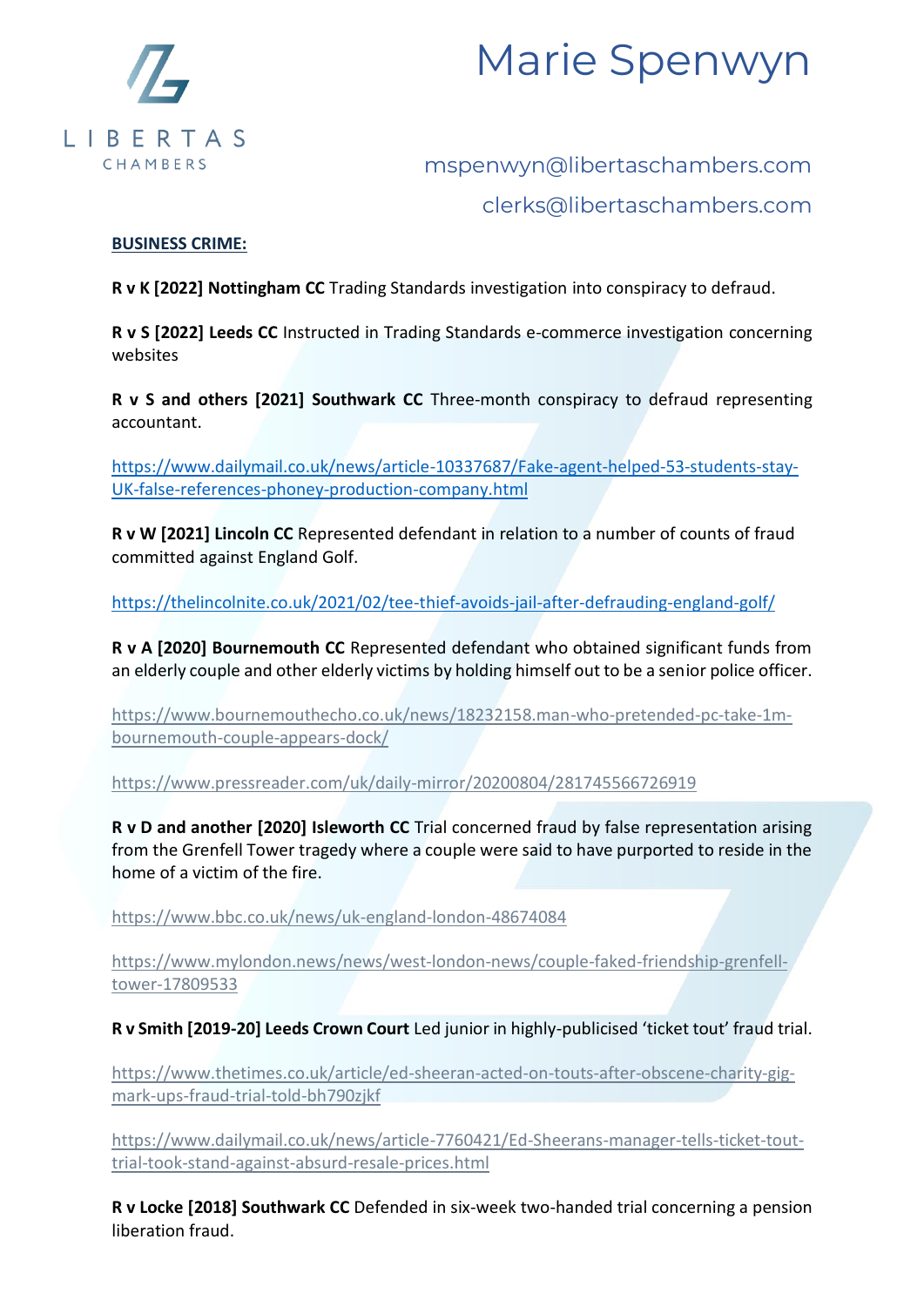



## clerks@libertaschambers.com

**R v T [2018] Central Criminal Court** Allegations of fraud and trademark offences committed over the internet

### **DRUGS OFFENCES, ORGANISED CRIME AND FIREARMS:**

**R v G and others [2022] Nottingham CC** Instructed in large multi-handed drugs conspiracy.

**R v N and others [2021] Lewes CC** Multi-handed county lines allegations.

**R v K and others [2021] Nottingham CC** Multi-handed case concerning cannabis cultivation.

[https://www.chad.co.uk/news/crime/three-men-jailed-for-working-in-massive-ps125m-cannabis](https://www.chad.co.uk/news/crime/three-men-jailed-for-working-in-massive-ps125m-cannabis-factory-in-kirkby-3254071)[factory-in-kirkby-3254071](https://www.chad.co.uk/news/crime/three-men-jailed-for-working-in-massive-ps125m-cannabis-factory-in-kirkby-3254071)

**R v G [2021] Taunton CC** county lines drugs case

**R v N [2021] Swansea CC** Supply of Class A drugs in a county lines case, this case involved modern slavery, operation of the NRM and a successful argument that exceptional circumstances could avoid the imposition of a minimum term sentence.

**R v M and others [2021] Derby CC** Class A conspiracy to supply.

**R v H and others [2020] Derby CC** Instructed in multi-handed allegations of drug supply.

[https://www.derbyshiretimes.co.uk/news/crime/derbyshire-defendants-accused-drug](https://www.derbyshiretimes.co.uk/news/crime/derbyshire-defendants-accused-drug-dealing-have-had-their-case-re-listed-new-date-39395)[dealing-have-had-their-case-re-listed-new-date-39395](https://www.derbyshiretimes.co.uk/news/crime/derbyshire-defendants-accused-drug-dealing-have-had-their-case-re-listed-new-date-39395)

**R v K [2019] Leeds CC** Represented defendant concerning significant exchange and storing of Class A drugs.

<https://www.bbc.co.uk/news/uk-england-leeds-50838290>

**R v T and others [2018 and 2019] Isleworth CC** Leading junior in trial and re-trial of offences concerning breaches of immigration law said to be conducted by an organised crime group facilitating travel of non-EU nationals into the United Kingdom through the Republic of Ireland.

**R v D and others [2019] Southwark CC** Successfully defended female defendant on charges of kidnap, blackmail and false imprisonment against a background of drug dealing. Case concerned the imprisonment of a male for a number of hours in the home of the represented defendant. Acquitted on all counts.

**R v C and others [2018]** multi-handed conspiracy to supply synthetic cannaboids.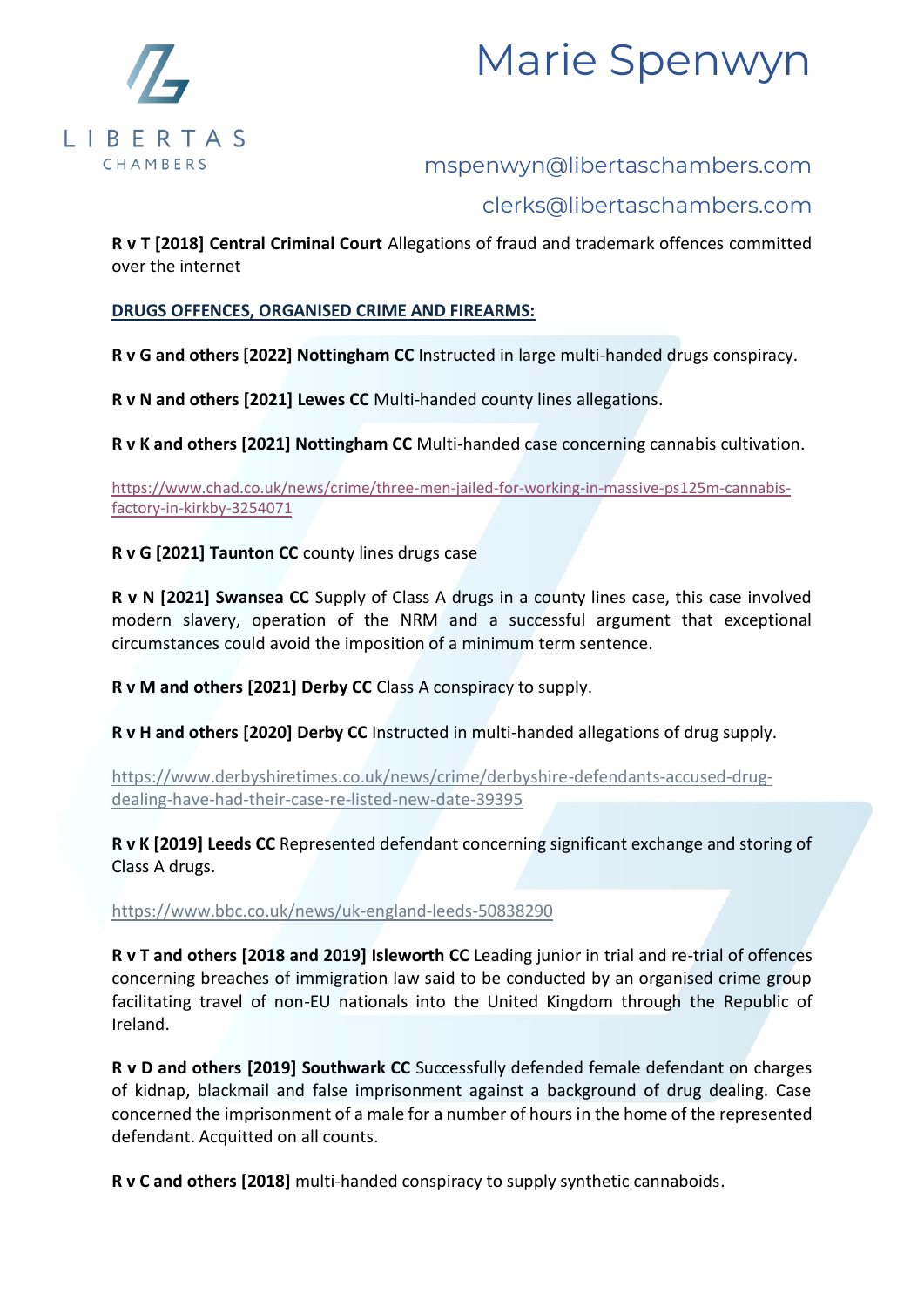



## clerks@libertaschambers.com

**R v S [2018] Derby CC** Instructed to defend allegations of fraud concerning facilitating illegal immigration for profit.

**R v L [2018] Northampton CC** Case concerning supply of drugs between drug users which resulted in a death.

**R v B [2017] Nottingham CC** Plea to firearm offences where defendant suffered significant mental health problems where a suspended sentence was imposed.

**R v C [2017] Harrow CC** Firearms offence for a young defendant resulting in imposition of a suspended sentence.

**R v D and others [2017] Northampton CC** This multi-handed trial concerned allegations of kidnap, possession of a firearm and perverting the course of justice said to arise from local turf war over drug dealing in Northampton. Defence succeeded on submissions in relation to hearsay applications to adduce evidence from a witness not before the court.

**R v J [2017] ILCC** Trial concerning possession of firearms and ammunition with intent to endanger life linked to drug dealing.

### **GENERAL CRIME:**

**R v R [2022] Derby CC** Allegation of kidnapping.

**R v S [2022] Derby CC** s18 allegation.

**R v S [2022] Derby CC** s18 allegation involving a knife .

**R v S [2021] Nottingham Crown Court** Threats to kill and assaults in domestic context.

[https://www.chad.co.uk/news/crime/paranoid-mansfield-man-jailed-for-violent-attacks-on-partner-of](https://www.chad.co.uk/news/crime/paranoid-mansfield-man-jailed-for-violent-attacks-on-partner-of-three-weeks-3473456)[three-weeks-3473456](https://www.chad.co.uk/news/crime/paranoid-mansfield-man-jailed-for-violent-attacks-on-partner-of-three-weeks-3473456)

**R v H and others [2021] Harrow CC** false imprisonment case concerning vulnerable victim.

**R v B [2021] Southwark CC** Represented defendant charged with offences of perverting the course of justice that related to seeking to implicate an individual in the Westminster Terrorist attacks.

<https://www.bbc.co.uk/news/uk-england-lancashire-57089311>

[https://www.standard.co.uk/news/crime/westminster-bridge-terror-attack-framed-gerald](https://www.standard.co.uk/news/crime/westminster-bridge-terror-attack-framed-gerald-banyard-b934740.html)[banyard-b934740.html](https://www.standard.co.uk/news/crime/westminster-bridge-terror-attack-framed-gerald-banyard-b934740.html)